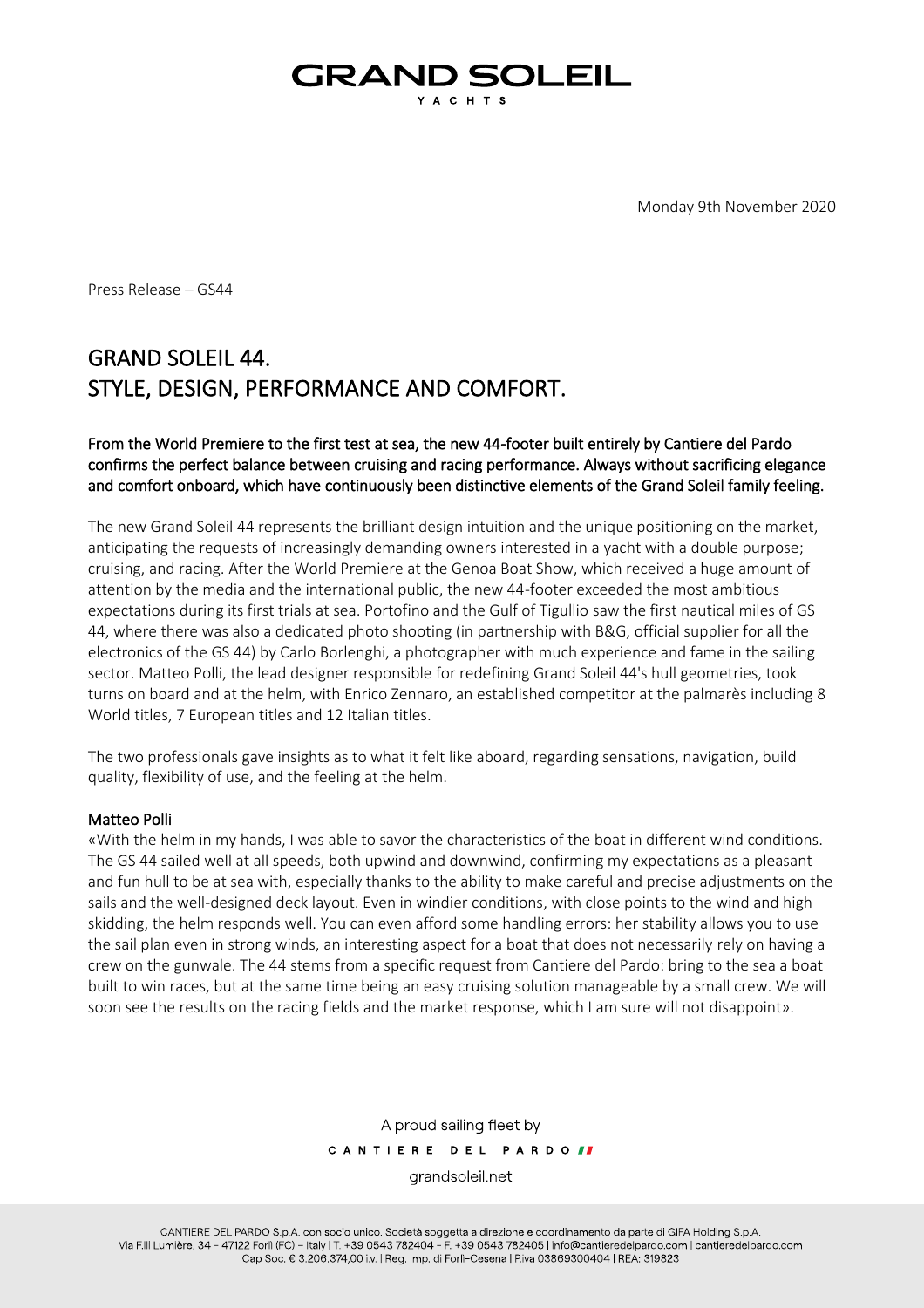# **GRAND SOLEIL** Y A C H T S

#### Enrico Zennaro

«It is a well-balanced boat, spacious on the deck where we find the generous walkway towards the bow, the ergonomically-designed cockpit, and wide stern lines, all adding an extra advantage when cruising. On the racing side, the hull with its narrow waterline runs off very well with little air, a feature also confirmed by the upwind angles and acceleration in the restarts. After the first few manoeuvres, you realize that everything is very balanced. The presence of B&G instrumentation, a leading brand in the sailing sector since 1956, offers even more guarantees in navigation».

## The Making of

Grand Soleil 44 is the new challenge of Cantiere del Pardo facing the performance world. To rise to this challenge, Cantiere del Pardo has turned to the designer who, in recent years, more than anyone has known how to interpret the concept of performing hull: Matteo Polli. Many call him the "Wizard of ORC" thanks to the numerous titles won in recent years with the boats he has designed: three world championships and two Italian championships in the ORC category from 2015 to date, as well as finishing on the podium in many other important European regattas.

This new 44-footer completes the Grand Soleil Yachts Performance range dedicated to the more sporty owners in search of a boat that offers high performance able to give results also in regattas, inserting itself among the GS 34, GS 48 and GS 58. As already seen on board the Grand Soleil 48, the GS 44 will also be available in a double version: one layout will be more indicated for cruising, with a different sail plan set-up and deck to simplify manoeuvres, the other will be more suited to racing to give the best in regattas. Style and elegance complete the DNA of this new 44-footer which resumes the family feeling of the other models of the range.

Gigi Servidati, head of new model development at Cantiere del Pardo, explains the philosophy of this new hull: «Performance, style, elegance, navigability and safety. It has been a great stimulus to think up this new Grand Soleil 44 Performance, because we wanted to design a boat with all these characteristics. I asked Matteo Polli to realise a hull with good shape stability, which could win regattas but not too extreme in the lines to avoid penalising volumes». As always, the protagonists of this new project also include Nauta Design (Exterior and Interior Design) and the Technical Department of Cantiere del Pardo.

Vincenzo Candela, chief engineer of the Technical Department at Cantiere Del Pardo, comments the birth of the new GS44 as follows: «This new model has allowed us to achieve the great target of completing the new Grand Soleil Performance range. The GS 44 is the only boat on the market to offer the possibility of the double layout of the deck to satisfy both owners with racing ambitions and owners who prefer cruising and appreciate an aggressive but elegant design, a distinctive feature of every Grand Soleil. An extremely cleancut layout, three cabins and two bathrooms both with separate walk-in shower complete the boat. Particularly stimulating for the entire Technical Department was the new collaboration with Matteo Polli: we found ourselves immediately on the same wavelength in terms of the goal and achieved our target, the most beautiful and fastest cruiser on the market in its category is about to be born. And now we will apply our maximum concentration to make it win on the first regattas».

> A proud sailing fleet by CANTIERE DEL PARDOII grandsoleil net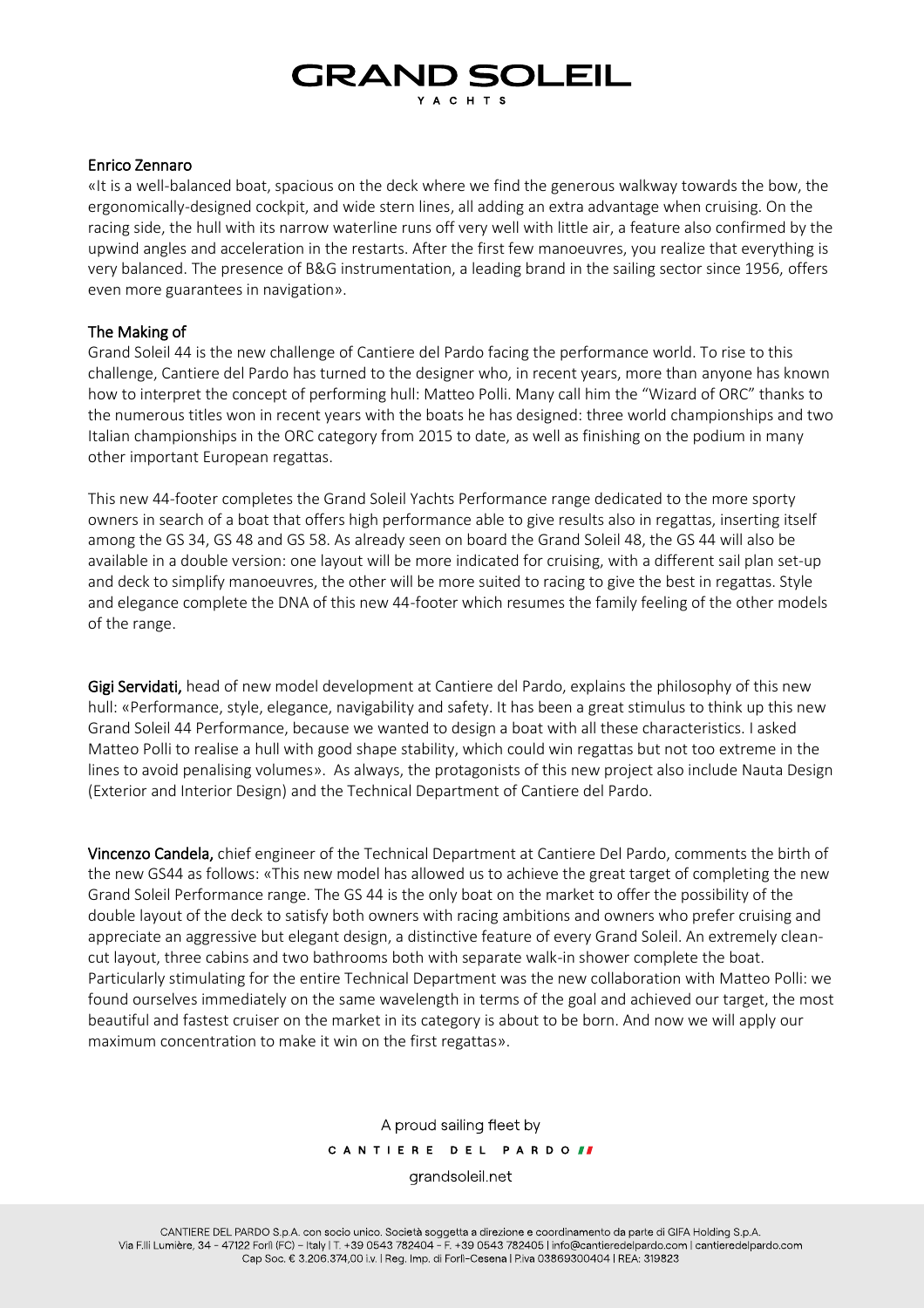# **GRAND SOLEIL YACHTS**

Massimo Gino of Nauta Design speaks of this new hull as follows: «The collaboration between Nauta (Exterior and Interior Design), the Technical Department of Cantiere del Pardo and Matteo Polli (Naval Architecture) has led to the development of the 44 Performance, the most performance oriented model of the entire Grand Soleil range. The deck, with resumes the family feeling of the big sisters is, if possible, even more streamlined and sporty with the addition of several important new touches of styles on the geometries of the deckhouse, on the sheer line and on the transom. Despite a light and sporty hull, the interior liveability is astounding for the volume that can be used and perceived. Following the trend of the latest Grand Soleil Performance models, the on-deck space available on the 44' to race in a regatta and to enjoy the boat in cruise mode is truly remarkable, with cockpit dimensions that have been increased significantly, compared to previous models».

The soul of the new Grand Soleil 44 is that of a performance cruiser which knows how to be competitive on the IRC and ORC regattas: a boat that is easy to use for both cruising and racing in regattas. The lines of the hull are modern and aesthetically delightful with no particular forcing. The distinctive features of the boat include the positioning of the mast further to the rear to allow a greater sail area for the bow sails to maximise performance considering the average Mediterranean conditions. This choice has also allowed to move the position of the cabins forward and have a larger cockpit compared to preceding models. Matteo Polli explains this decision as follows: «The position of the mast on the new GS44 is more rearward to benefit the dimensions of the fore triangle. The larger size of the jibs not only improves the performance in light air but also makes the boat more agile in coming out of turns. Furthermore, this feature allows the use of selftacking sails for cruising that maintain very respectful area and proportions. A large fore triangle also allows to make the best use of rollable sails (foresail, jib, Code 0), ideal on cruises and in regattas, because they always allow to have the right sail at the right moment without the need for conventional demanding sail changes».

#### Deck: From Performance to Race

The maximum beam of four metres is essential to maximise the stability of shape, but also to ensure large volumes both on deck and in the interiors. Simple technical solutions have been integrated with the aesthetics of the deck that can be equipped with six winches (race set-up) or four winches within reach of the helmsman if cruising and easy sailing is preferred. The self-tacking jib is standard, to allow easy management of the boat, but transverse rails can be mounted on request to regulate the jib lead. The result is a deck level that guarantees excellent performance and speed in manoeuvres during a regatta and when cruising.

## Appendages and Sail Plan

As already seen on board the Grand Soleil 48, the 44 also foresees the possibility of choosing between two different sail plans: standard, with aluminium mast intended more for the cruise sector and race, in carbon (larger) for the competitive sector. As regards the appendages, there is the possibility to choose between three different drafts: the standard one of 2.50 metres while options are available with drafts at 2.40 metres and 2.80 metres.

> A proud sailing fleet by CANTIERE DEL PARDOII

grandsoleil net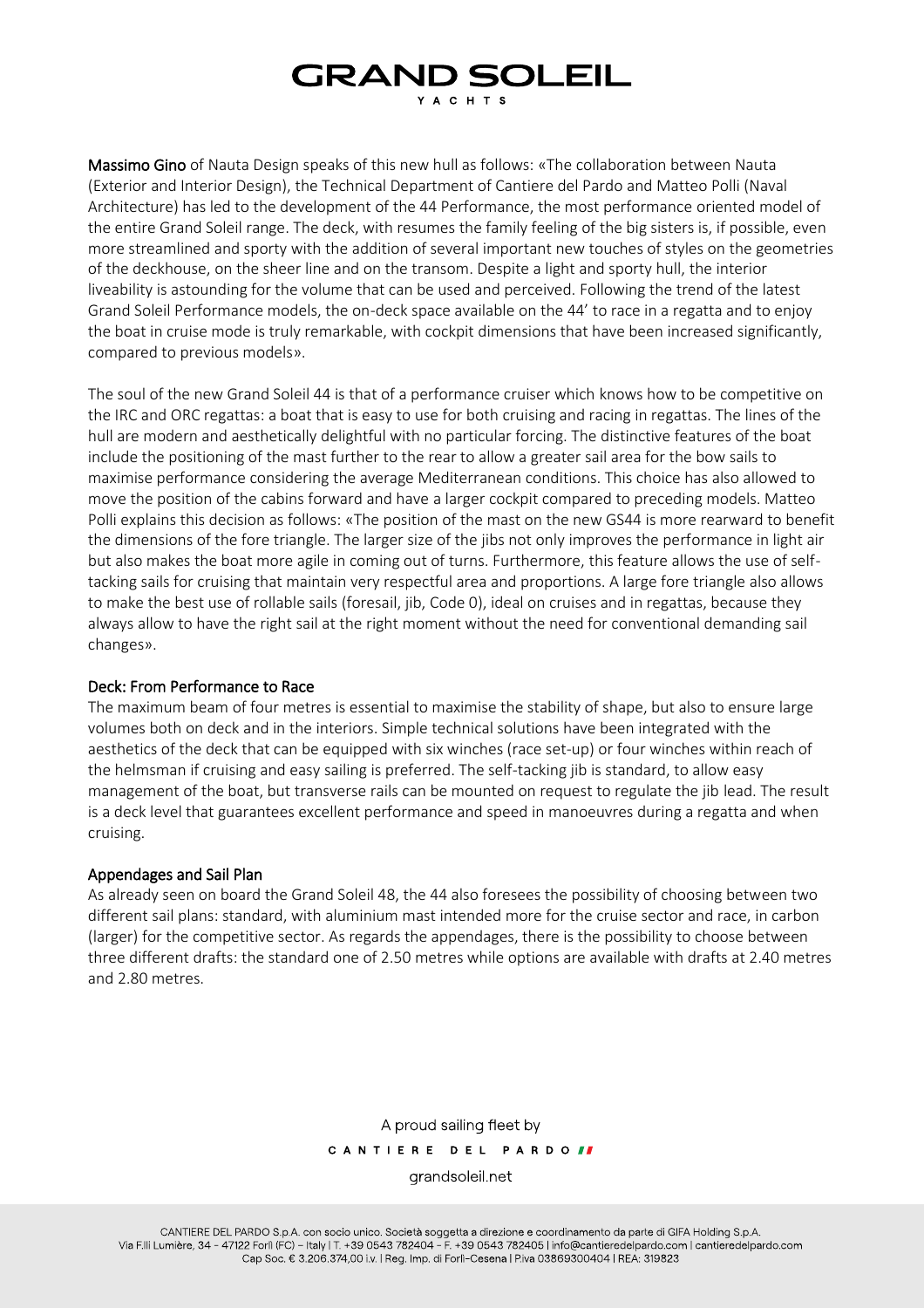# **GRAND SOLEIL YACHTS**

#### Amazing Interior Liveability

To note is the interior layout, which includes three cabins and two bathrooms (both with separate walk-in shower). The liveability of the space is astounding, considering the sporty nature of the hull. The volumes perceived are truly remarkable. The space below deck enjoys a generous beam which provides large and comfortable volumes: the L-shaped kitchen is positioned to the left, the dinette is composed of a comfortable U-shaped sofa with a dining table at the centre which can seat up to 8 people and, on the right, of the walled in sofa for three with chart table positioned against the bow bulkhead. The master cabin, with a comfortable double bed, small sofa and dedicated bathroom is generous in size for a sporty 44-foot hull. The considerable natural light that enters through the various hull windows and on deck makes the interior space even more comfortable.

## The New Grand Soleil 44 in the Regatta World

This new model does not intend to conceal its racing soul. Matteo Polli has done an excellent job of optimisation to achieve a hull that would allow to maximise absolute performance and performance/rating ratio. The clear goal is to maintain balanced hull lines to simplify navigation even for the less experienced owners. The fundamental parameters of the hull were chosen based on an in-depth study: four different hulls were subjected to CFD and VPP analysis to achieve the best optimisation in the real performance of the boat and in the performance/rating ratio.

> A proud sailing fleet by CANTIERE DEL PARDOIT grandsoleil net